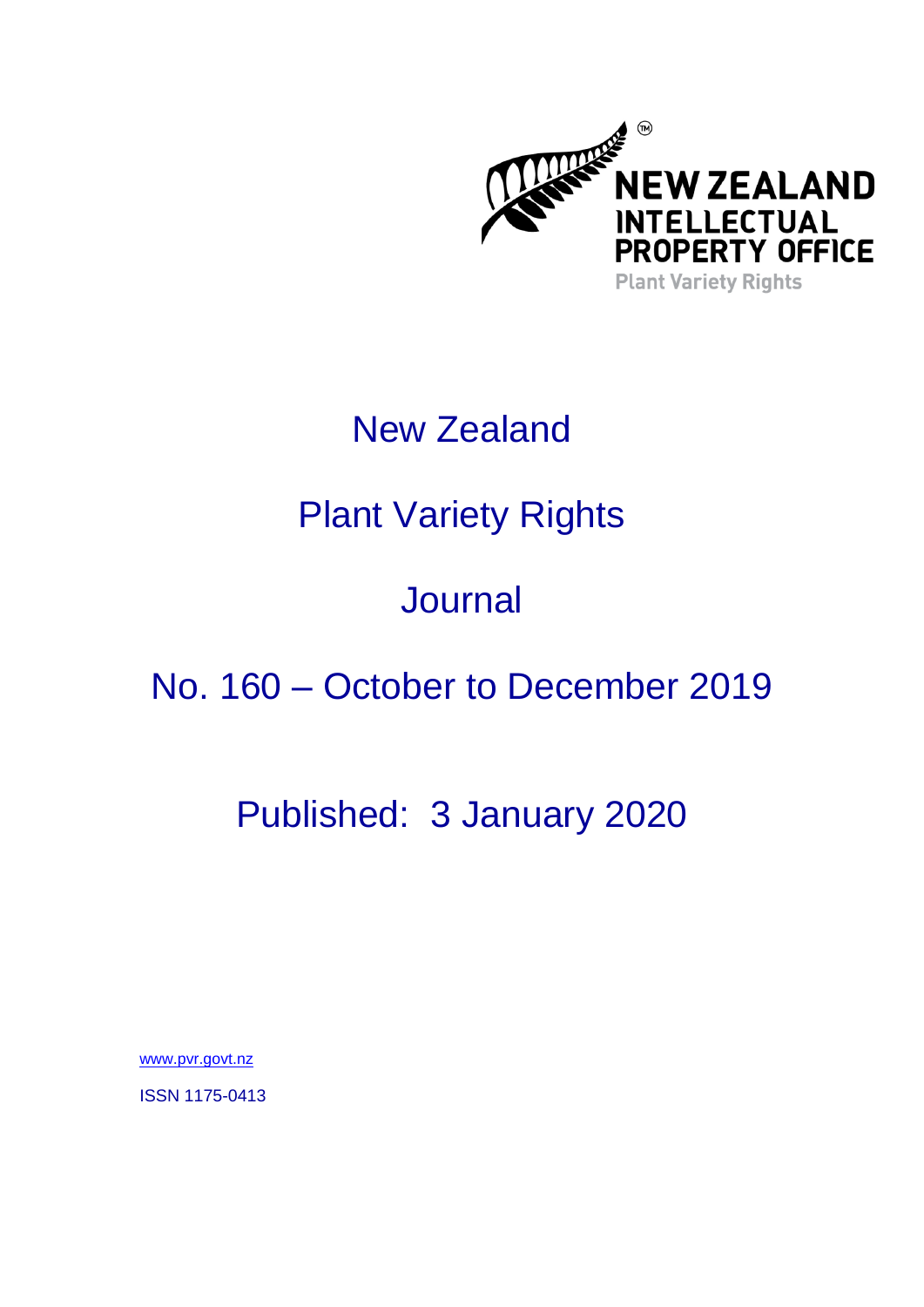#### I. GENERAL INFORMATION

#### I.A CLOSING DATES – NOTICE TO BREEDERS ENTERING VARIETIES IN CENTRAL DUS TRIALS

#### CONDUCTED BY THE PVR OFFICE

You will need to meet the following deadline in order to have your variety included in the central trials to be established in 2020 –

| Clover                       | Make application by 14 January 2020 |
|------------------------------|-------------------------------------|
| Grasses                      | Make application by 1 February 2020 |
| <b>Roses</b>                 | Make application by 31 March 2020   |
| Winter and Alternate Cereals | Make application by 15 April 2020   |

#### I.B PVR ACT REVIEW

The review of the Plant Variety Rights Act 1987 continues with an Options Paper released for public consultation in July 2019 and the Cabinet agreeing to make changes to the PVR Act in November 2019. The objective is for a Bill to be introduced to Parliament by mid-2020 and a new regime in place by late 2021.

The parallel work regarding the PVR administrative and regulation review continues. The objective is to progress Regulation changes following the same timetable as for the PVR Act review. Elements that do not have any legislative implications can be progressed independently of the PVR Act review process and include potential website changes and functions carried out by or associated with the online system.

#### I.C PVR REGISTER DATABASE AND THE PVR JOURNAL

The [New Zealand Plant Variety Rights register](https://app.iponz.govt.nz/app/Extra/Default.aspx?op=EXTRA_pvr_qbe&fcoOp=EXTRA__Default&directAccess=true) is a database of all PVRs that have been applied for in New Zealand, and is the official record of granted, surrendered, cancelled and expired Rights. It can be used to search for protected varieties in which you may have an interest, and lets you search according to criteria such as botanical or common name, variety denomination, filing dates and/or ownership. You can use a register search to see all the protected varieties in a particular genus or species, or all the varieties under one owner or breeder, for example.

If you want to discover what new rights have been granted, th[e Plant Variety Rights Journal](https://app.iponz.govt.nz/app/Extra/Default.aspx?op=EXTRA_Activity_qbe&fcoOp=EXTRA__Default) is a quarterly publication that contains notices of all new applications. This Journal can be used to quickly review grants and other decisions or changes to New Zealand protected varieties that have occurred in the last three months. The Journal has two parts: a General Information document (you are reading this now), and the online publication on the IPONZ website. To more effectively use the Journal, it is recommended that you be aware of the system case number (or grant number, if granted) for the variety in which you may be interested.